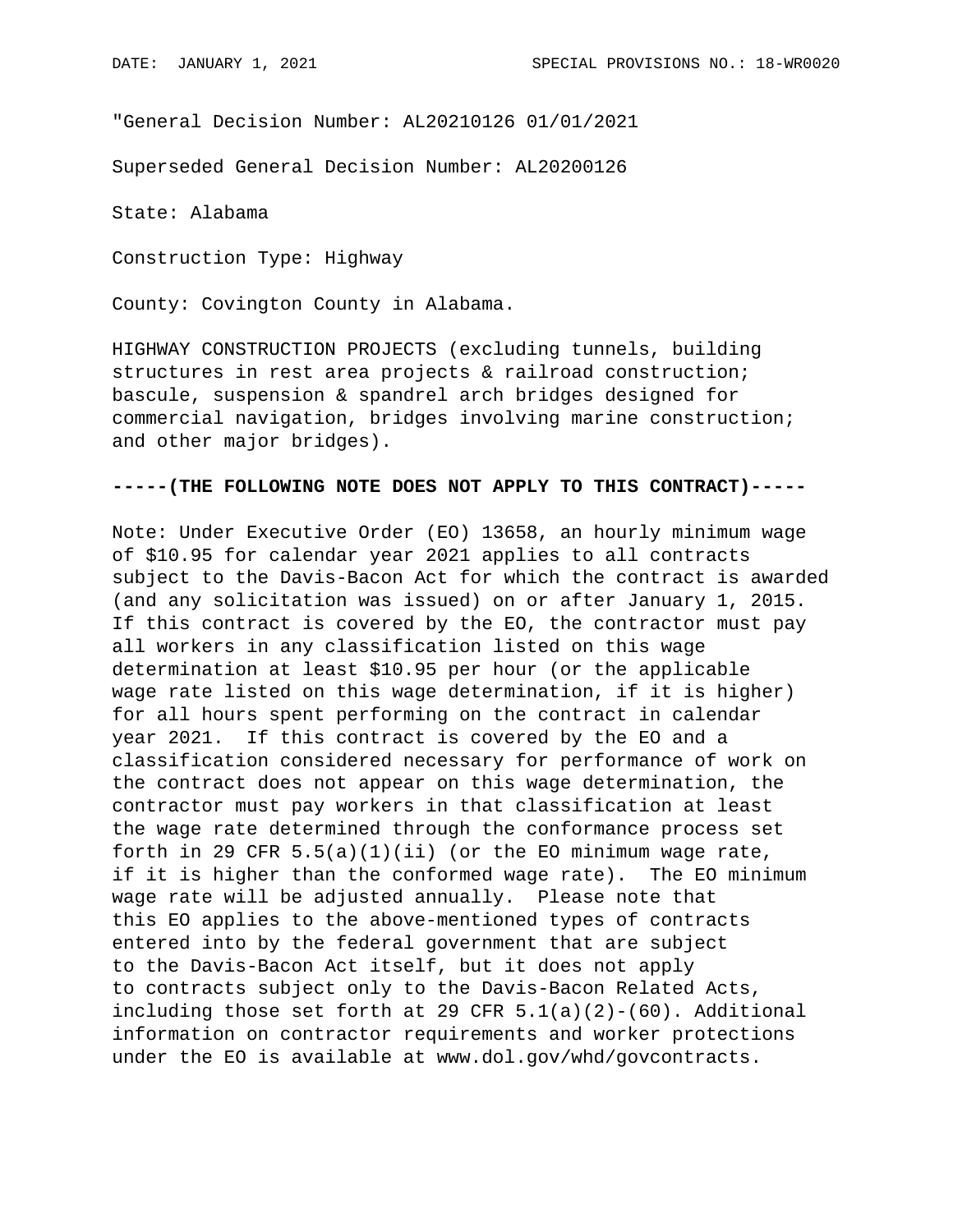| Modification Number | Publication Date |  |
|---------------------|------------------|--|
|                     | 01/01/2021       |  |

SUAL2019-005 11/13/2019

|                                                                                    | Rates | Fringes |
|------------------------------------------------------------------------------------|-------|---------|
| CARPENTER (Form Work Only)\$ 15.34                                                 |       | 0.00    |
| CEMENT MASON/CONCRETE FINISHER\$ 13.71                                             |       | 0.00    |
| ELECTRICIAN\$ 20.41                                                                |       | 7.49    |
| HIGHWAY/PARKING LOT STRIPING:<br>Operator (Striping Machine)\$ 19.48               |       | 0.00    |
| IRONWORKER, REINFORCING\$ 16.28                                                    |       | 0.00    |
| LABORER GRADE CHECKER\$ 15.89                                                      |       | 0.00    |
| LABORER: Asphalt, Includes<br>Raker, Shoveler, Spreader and<br>Distributor\$ 14.11 |       | 0.00    |
|                                                                                    |       |         |
| LABORER: Common or General\$ 11.72                                                 |       | 0.00    |
| LABORER: Mason Tender -<br>Cement/Concrete\$ 15.44                                 |       | 0.00    |
| OPERATOR: Asphalt Spreader\$ 15.65                                                 |       | 0.00    |
| OPERATOR:<br>Backhoe/Excavator/Trackhoe\$ 15.64                                    |       | 0.00    |
| OPERATOR: Broom/Sweeper\$ 11.37                                                    |       | 0.00    |
| Bulldozer\$ 16.59<br>OPERATOR:                                                     |       | 0.00    |
| Crane\$ 22.37<br>OPERATOR:                                                         |       | 0.00    |
| Distributor\$ 15.10<br>OPERATOR:                                                   |       | 0.00    |
| $Grade$ r/Blade\$ 17.22<br>OPERATOR:                                               |       | 0.00    |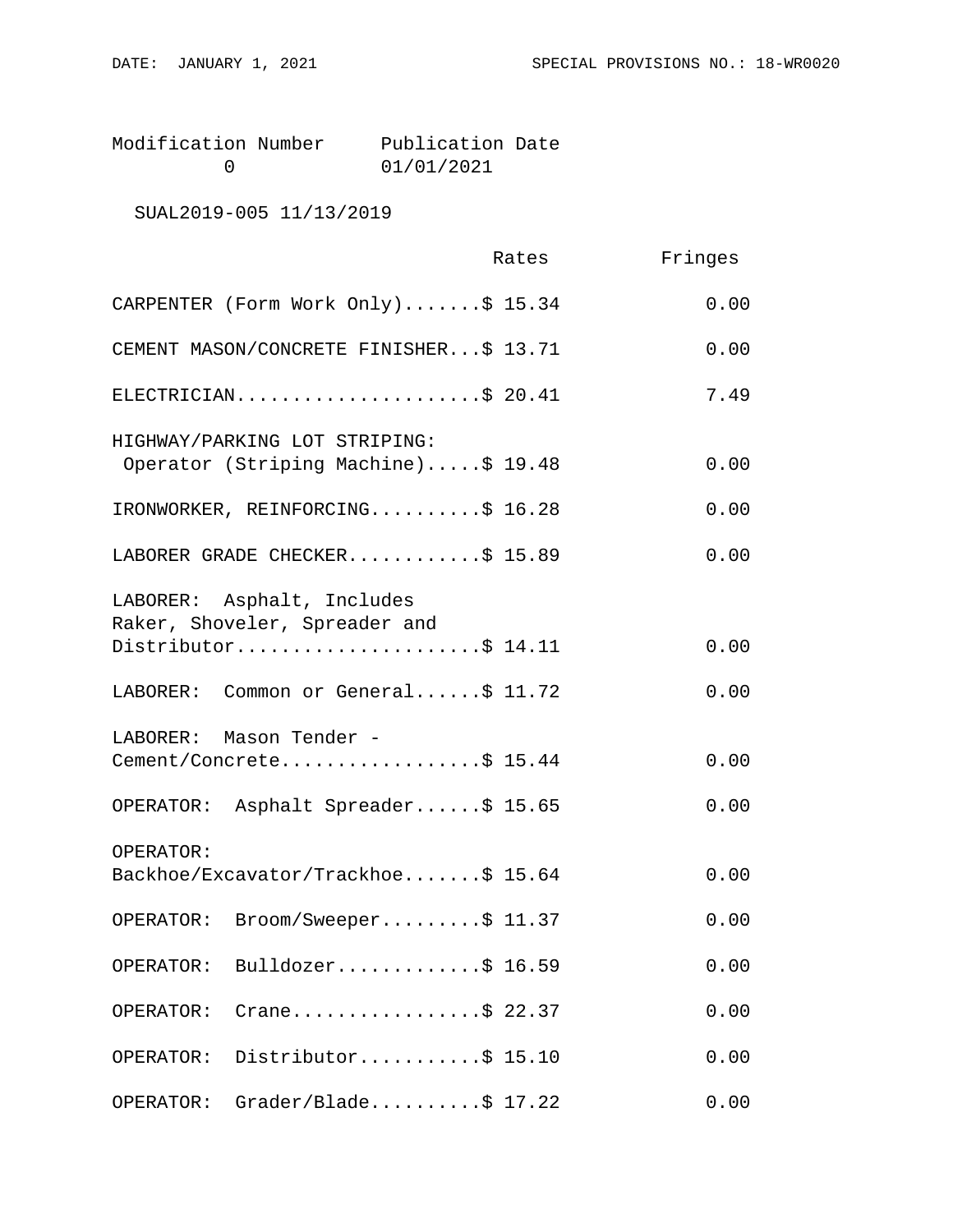|                                                            | $OPERATOR: Loader.$ 5 14.12                                   |                 | 0.00 |  |  |
|------------------------------------------------------------|---------------------------------------------------------------|-----------------|------|--|--|
|                                                            | OPERATOR: Mechanic\$ 17.97                                    |                 | 0.00 |  |  |
|                                                            | OPERATOR: Milling Machine\$ 15.54                             |                 | 0.00 |  |  |
|                                                            | OPERATOR: Paver (Asphalt,<br>Aggregate, and Concrete)\$ 17.01 |                 | 0.00 |  |  |
|                                                            | OPERATOR: Roller\$ 13.66                                      |                 | 0.00 |  |  |
|                                                            | TRAFFIC CONTROL: Flagger\$ 14.35                              |                 | 0.00 |  |  |
| TRAFFIC CONTROL:<br>Laborer-Cones/<br>Barricades/Barrels - |                                                               |                 |      |  |  |
|                                                            | Setter/Mover/Sweeper\$ 13.14                                  |                 | 0.00 |  |  |
|                                                            | TRUCK DRIVER: Dump Truck\$ 14.21                              |                 | 0.00 |  |  |
|                                                            | TRUCK DRIVER: Flatbed Truck\$ 15.72                           |                 | 0.00 |  |  |
|                                                            | TRUCK DRIVER: Lowboy Truck\$ 15.88                            |                 | 0.00 |  |  |
|                                                            | TRUCK DRIVER: Water Truck\$ 12.95<br>----------------         | --------------- | 0.00 |  |  |
|                                                            |                                                               |                 |      |  |  |

WELDERS - Receive rate prescribed for craft performing operation to which welding is incidental.

================================================================

Note: Executive Order (EO) 13706, Establishing Paid Sick Leave for Federal Contractors applies to all contracts subject to the Davis-Bacon Act for which the contract is awarded (and any solicitation was issued) on or after January 1, 2017. If this contract is covered by the EO, the contractor must provide employees with 1 hour of paid sick leave for every 30 hours they work, up to 56 hours of paid sick leave each year. Employees must be permitted to use paid sick leave for their own illness, injury or other health-related needs, including preventive care; to assist a family member (or person who is like family to the employee) who is ill, injured, or has other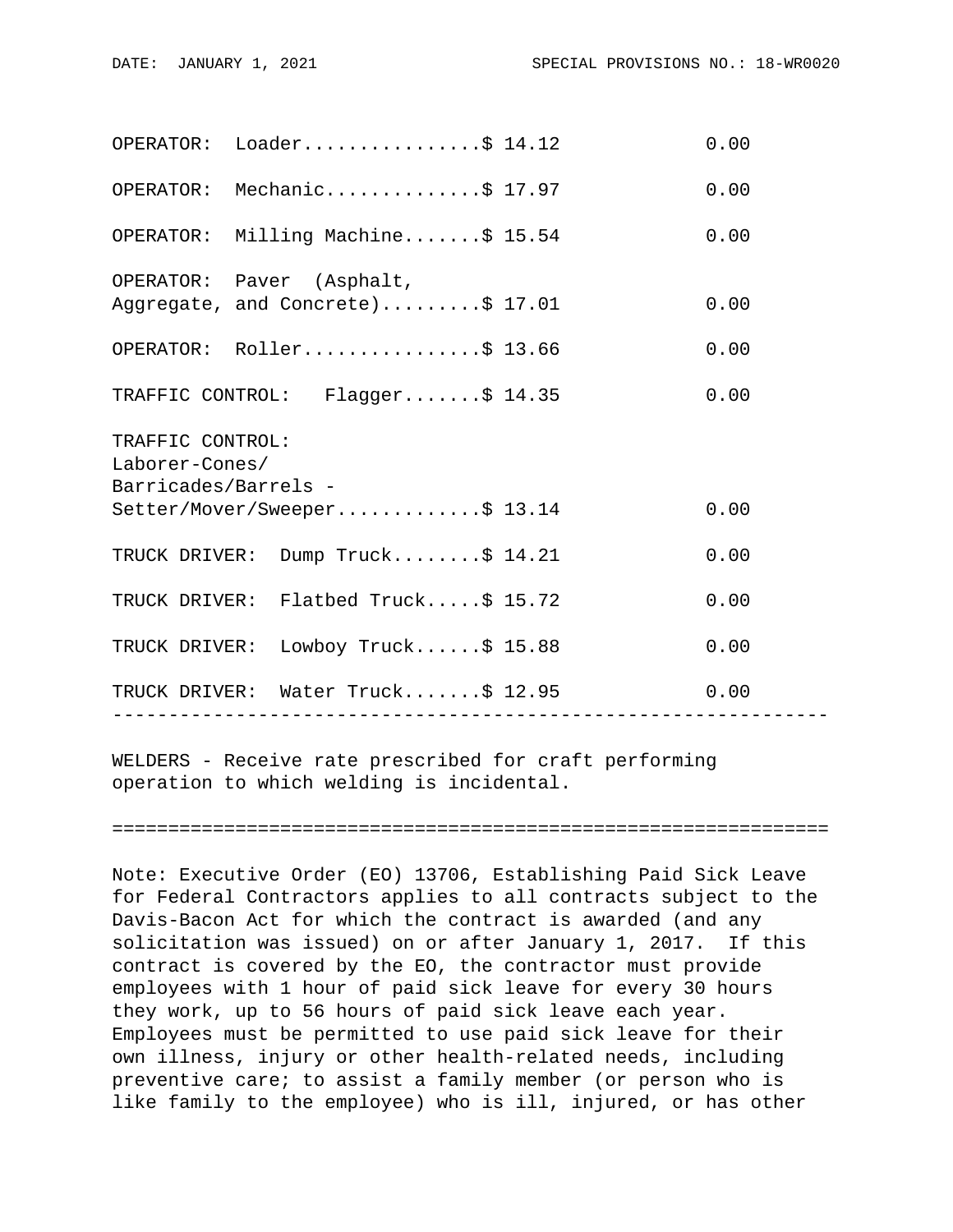health-related needs, including preventive care; or for reasons resulting from, or to assist a family member (or person who is like family to the employee) who is a victim of, domestic violence, sexual assault, or stalking. Additional information on contractor requirements and worker protections under the EO is available at www.dol.gov/whd/govcontracts.

Unlisted classifications needed for work not included within the scope of the classifications listed may be added after award only as provided in the labor standards contract clauses (29CFR 5.5 (a) (1) (ii)).

----------------------------------------------------------------

The body of each wage determination lists the classification and wage rates that have been found to be prevailing for the cited type(s) of construction in the area covered by the wage determination. The classifications are listed in alphabetical order of ""identifiers"" that indicate whether the particular rate is a union rate (current union negotiated rate for local), a survey rate (weighted average rate) or a union average rate (weighted union average rate).

Union Rate Identifiers

A four-letter classification abbreviation identifier enclosed in dotted lines beginning with characters other than ""SU"" or ""UAVG"" denotes that the union classification and rate were prevailing for that classification in the survey. Example: PLUM0198-005 07/01/2014. PLUM is an abbreviation identifier of the union which prevailed in the survey for this classification, which in this example would be Plumbers. 0198 indicates the local union number or district council number where applicable, i.e., Plumbers Local 0198. The next number, 005 in the example, is an internal number used in processing the wage determination. 07/01/2014 is the effective date of the most current negotiated rate, which in this example is July 1, 2014.

Union prevailing wage rates are updated to reflect all rate changes in the collective bargaining agreement (CBA) governing this classification and rate.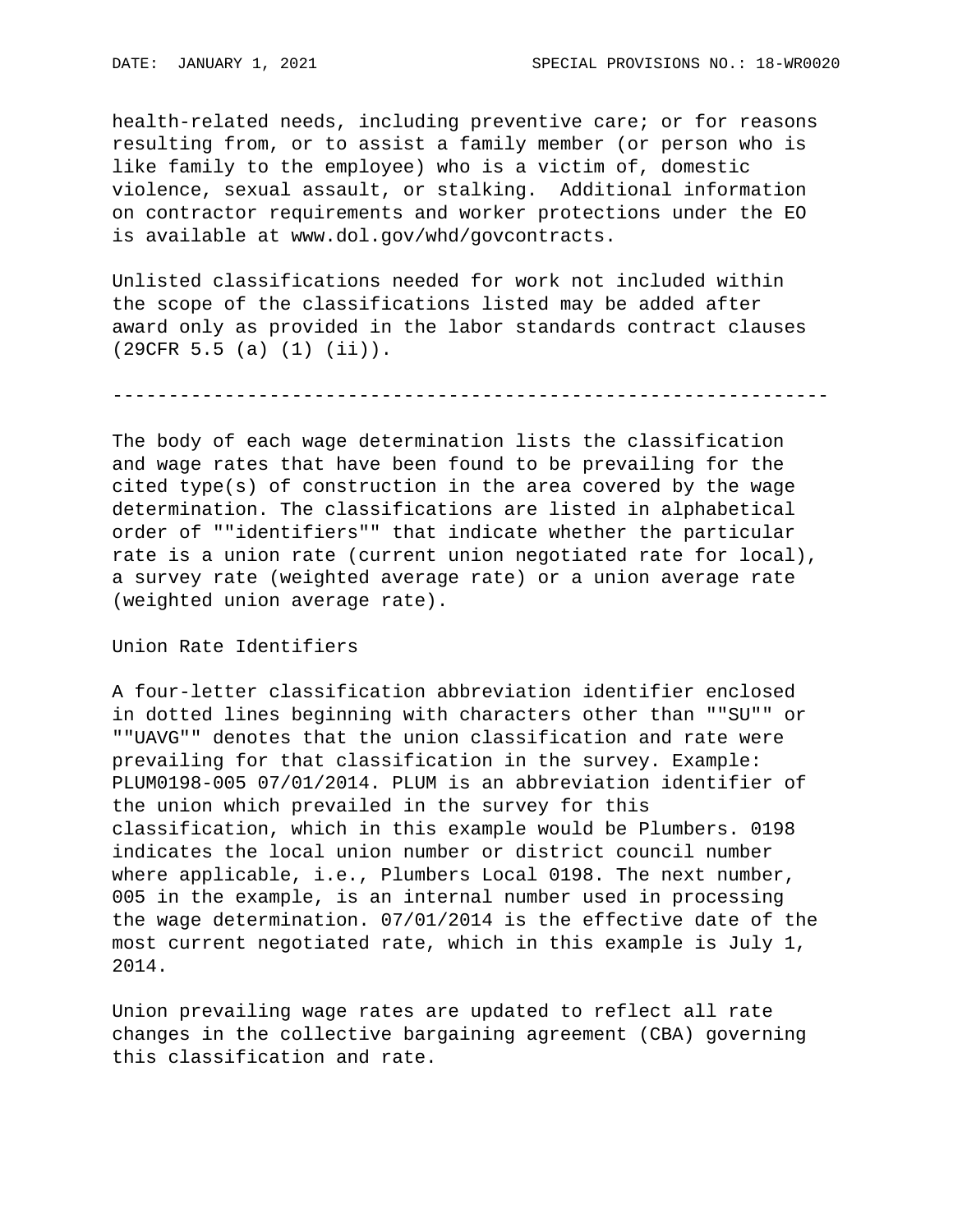Survey Rate Identifiers

Classifications listed under the ""SU"" identifier indicate that no one rate prevailed for this classification in the survey and the published rate is derived by computing a weighted average rate based on all the rates reported in the survey for that classification. As this weighted average rate includes all rates reported in the survey, it may include both union and non-union rates. Example: SULA2012-007 5/13/2014. SU indicates the rates are survey rates based on a weighted average calculation of rates and are not majority rates. LA indicates the State of Louisiana. 2012 is the year of survey on which these classifications and rates are based. The next number, 007 in the example, is an internal number used in producing the wage determination. 5/13/2014 indicates the survey completion date for the classifications and rates under that identifier.

Survey wage rates are not updated and remain in effect until a new survey is conducted.

Union Average Rate Identifiers

Classification(s) listed under the UAVG identifier indicate that no single majority rate prevailed for those classifications; however, 100% of the data reported for the classifications was union data. EXAMPLE: UAVG-OH-0010 08/29/2014. UAVG indicates that the rate is a weighted union average rate. OH indicates the state. The next number, 0010 in the example, is an internal number used in producing the wage determination. 08/29/2014 indicates the survey completion date for the classifications and rates under that identifier.

A UAVG rate will be updated once a year, usually in January of each year, to reflect a weighted average of the current negotiated/CBA rate of the union locals from which the rate is based.

----------------------------------------------------------------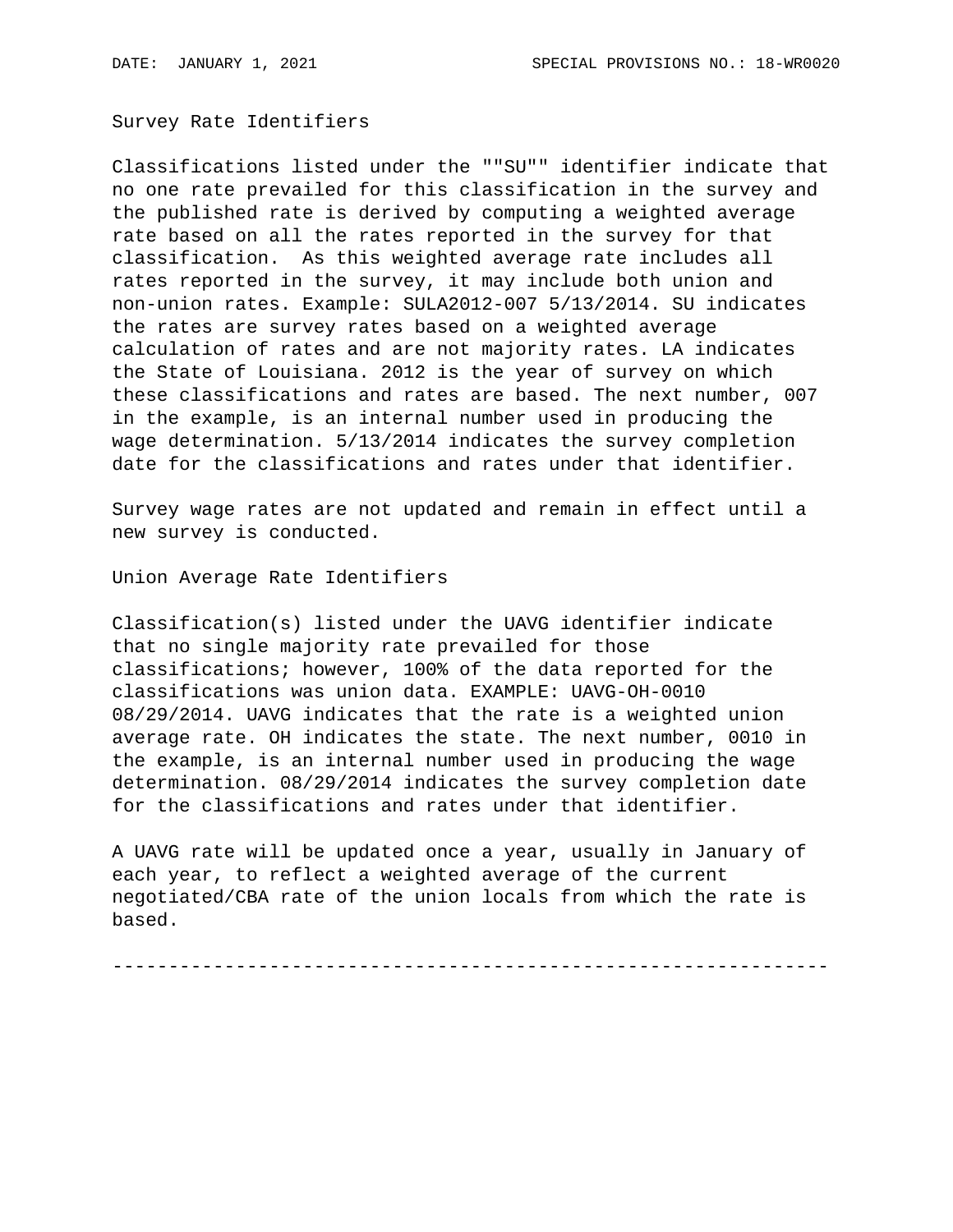## WAGE DETERMINATION APPEALS PROCESS

1.) Has there been an initial decision in the matter? This can be:

- \* an existing published wage determination
- \* a survey underlying a wage determination
- \* a Wage and Hour Division letter setting forth a position on a wage determination matter
- \* a conformance (additional classification and rate) ruling

On survey related matters, initial contact, including requests for summaries of surveys, should be with the Wage and Hour Regional Office for the area in which the survey was conducted because those Regional Offices have responsibility for the Davis-Bacon survey program. If the response from this initial contact is not satisfactory, then the process described in 2.) and 3.) should be followed.

With regard to any other matter not yet ripe for the formal process described here, initial contact should be with the Branch of Construction Wage Determinations. Write to:

> Branch of Construction Wage Determinations Wage and Hour Division U.S. Department of Labor 200 Constitution Avenue, N.W. Washington, DC 20210

2.) If the answer to the question in 1.) is yes, then an interested party (those affected by the action) can request review and reconsideration from the Wage and Hour Administrator (See 29 CFR Part 1.8 and 29 CFR Part 7). Write to:

> Wage and Hour Administrator U.S. Department of Labor 200 Constitution Avenue, N.W. Washington, DC 20210

The request should be accompanied by a full statement of the interested party's position and by any information (wage payment data, project description, area practice material, etc.) that the requestor considers relevant to the issue.